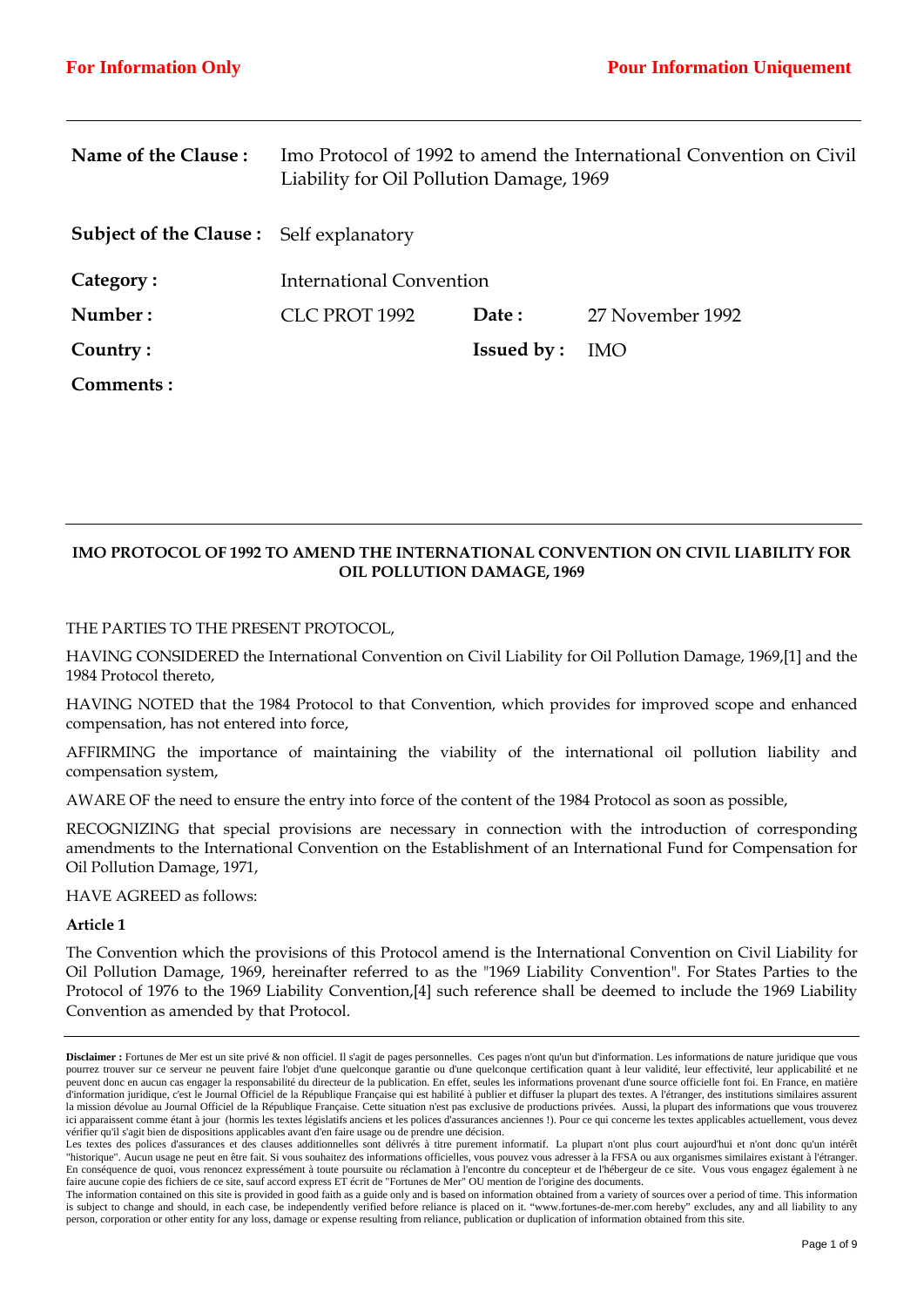Article I of the 1969 Liability Convention is amended as follows:

1. Paragraph 1 is replaced by the following text:

1. "Ship" means any sea-going vessel and seaborne craft of any type whatsoever constructed or adapted for the carriage of oil in bulk as cargo, provided that a ship capable of carrying oil and other cargoes shall be regarded as a ship only when it is actually carrying oil in bulk as cargo and during any voyage following such carriage unless it is proved that it has no residues of such carriage of oil in bulk aboard.

2. Paragraph 5 is replaced by the following text:

5. "Oil" means any persistent hydrocarbon mineral oil such as crude oil, fuel oil, heavy diesel oil and lubricating oil, whether carried on board a ship as cargo or in the bunkers of such a ship.

3. Paragraph 6 is replaced by the following text:

6. "Pollution damage" means:

(a) loss or damage caused outside the ship by contamination resulting from the escape or discharge of oil from the ship, wherever such escape or discharge may occur, provided that compensation for impairment of the environment other than loss of profit from such impairment shall be limited to costs of reasonable measures of reinstatement actually undertaken or to be undertaken;

(b) the costs of preventive measures and further loss or damage caused by preventive measures.

4. Paragraph 8 is replaced by the following text:

8. "Incident" means any occurrence, or series of occurrences having the same origin, which causes pollution damage or creates a grave and imminent threat of causing such damage.

5. Paragraph 9 is replaced by the following text:

9. "Organization" means the International Maritime Organization.

6. After paragraph 9 a new paragraph is inserted reading as follows:

10. "1969 Liability Convention" means the International Convention on Civil Liability for Oil Pollution Damage, 1969. For States Parties to the Protocol of 1976 to that Convention, the term shall be deemed to include the 1969 Liability Convention as amended by that Protocol.

# **Article 3**

Article II of the 1969 Liability Convention is replaced by the following text:

This Convention shall apply exclusively:

(a) to pollution damage caused:

(i) in the territory, including the territorial sea, of a Contracting State, and

(ii) in the exclusive economic zone of a Contracting State, established in accordance with international law, or, if a Contracting State has not established such a zone, in an area beyond and adjacent to the territorial sea of that State determined by that State in accordance with international law and extending not more than 200 nautical miles from the baselines from which the breadth of its territorial sea is measured;

(b) to preventive measures, wherever taken, to prevent or minimize such damage.

# **Article 4**

Article III of the 1969 Liability Convention is amended as follows:

1. Paragraph 1 is replaced by the following text:

1. Except as provided in paragraphs 2 and 3 of this Article, the owner of a ship at the time of an incident, or, where the incident consists of a series of occurrences, at the time of the first such occurrence, shall be liable for any pollution damage caused by the ship as a result of the incident.

2. Paragraph 4 is replaced by the following text: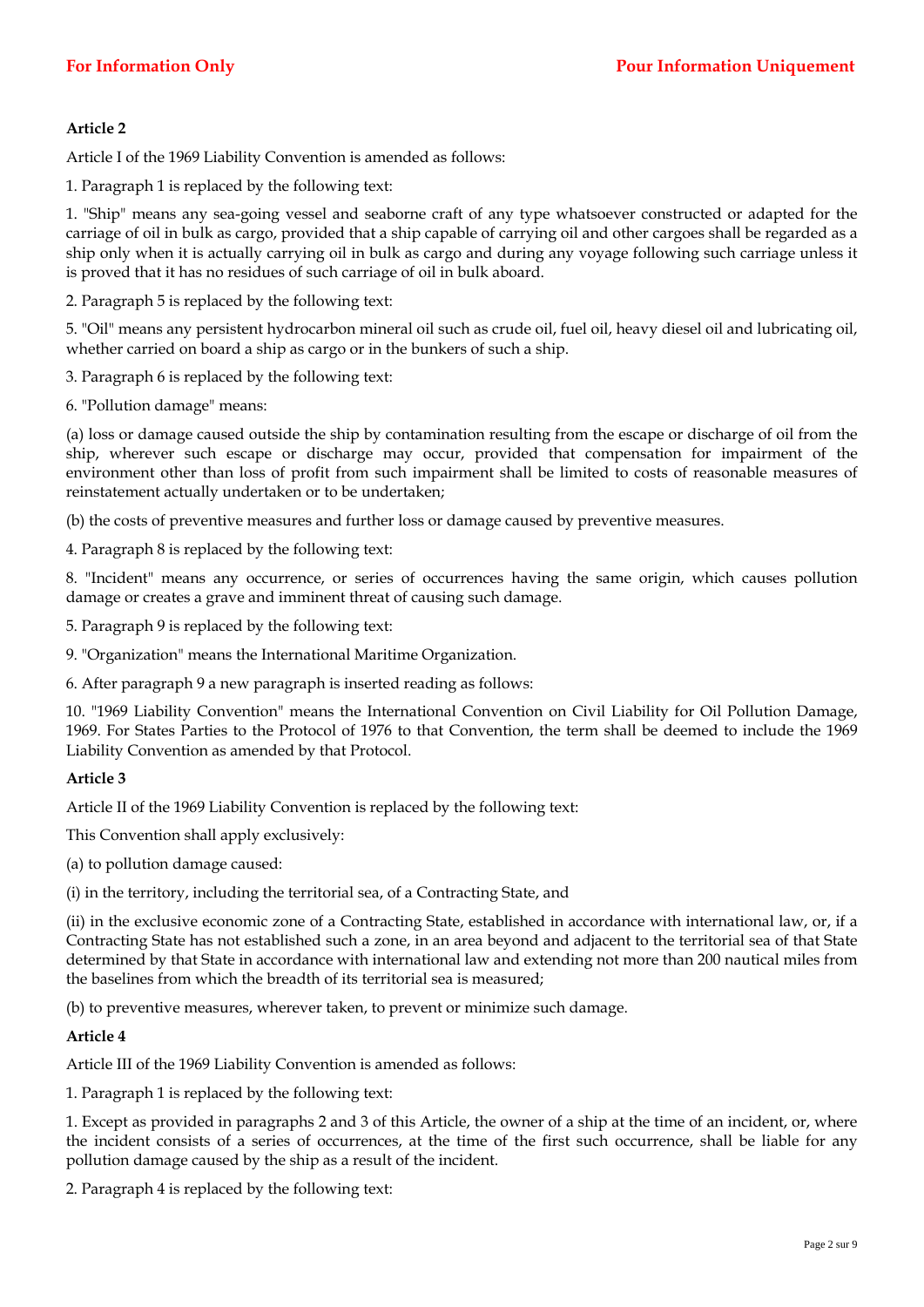4. No claim for compensation for pollution damage may be made against the owner otherwise than in accordance with this Convention. Subject to paragraph 5 of this Article, no claim for compensation for pollution damage under this Convention or otherwise may be made against:

(a) the servants or agents of the owner or the members of the crew;

(b) the pilot or any other person who, without being a member of the crew, performs services for the ship;

(c) any charterer (howsoever described, including a bareboat charterer), manager or operator of the ship;

(d) any person performing salvage operations with the consent of the owner or on the instructions of a competent public authority;

(e) any person taking preventive measures;

(f) all servants or agents of persons mentioned in subparagraphs (c), (d) and (e);

unless the damage resulted from their personal act or omission, committed with the intent to cause such damage, or recklessly and with knowledge that such damage would probably result.

## **Article 5**

Article IV of the 1969 Liability Convention is replaced by the following text:

When an incident involving two or more ships occurs and pollution damage results therefrom, the owners of all the ships concerned, unless exonerated under Article III, shall be jointly and severally liable for all such damage which is not reasonably separable.

#### **Article 6**

Article V of the 1969 Liability Convention is amended as follows:

1. Paragraph 1 is replaced by the following text:

1. The owner of a ship shall be entitled to limit his liability under this Convention in respect of any one incident to an aggregate amount calculated as follows:

(a) 3 million units of account for a ship not exceeding 5,000 units of tonnage;

(b) for a ship with a tonnage in excess thereof, for each additional unit of tonnage, 420 units of account in addition to the amount mentioned in subparagraph (a);

provided, however, that this aggregate amount shall not in any event exceed 59.7 million units of account.

2. Paragraph 2 is replaced by the following text:

2. The owner shall not be entitled to limit his liability under this Convention if it is proved that the pollution damage resulted from his personal act or omission, committed with the intent to cause such damage, or recklessly and with knowledge that such damage would probably result.

3. Paragraph 3 is replaced by the following text:

3. For the purpose of availing himself of the benefit of limitation provided for in paragraph 1 of this Article the owner shall constitute a fund for the total sum representing the limit of his liability with the Court or other competent authority of any one of the Contracting States in which action is brought under Article IX or, if no action is brought, with any Court or other competent authority in any one of the Contracting States in which an action can be brought under Article IX. The fund can be constituted either by depositing the sum or by producing a bank guarantee or other guarantee, acceptable under the legislation of the Contracting State where the fund is constituted, and considered to be adequate by the Court or other competent authority.

4. Paragraph 9 is replaced by the following text:

9 (a). The "unit of account" referred to in paragraph 1 of this Article is the Special Drawing Right as defined by the International Monetary Fund. The amounts mentioned in paragraph 1 shall be converted into national currency on the basis of the value of that currency by reference to the Special Drawing Right on the date of the constitution of the fund referred to in paragraph 3. The value of the national currency, in terms of the Special Drawing Right, of a Contracting State which is a member of the International Monetary Fund shall be calculated in accordance with the method of valuation applied by the International Monetary Fund in effect on the date in question for its operations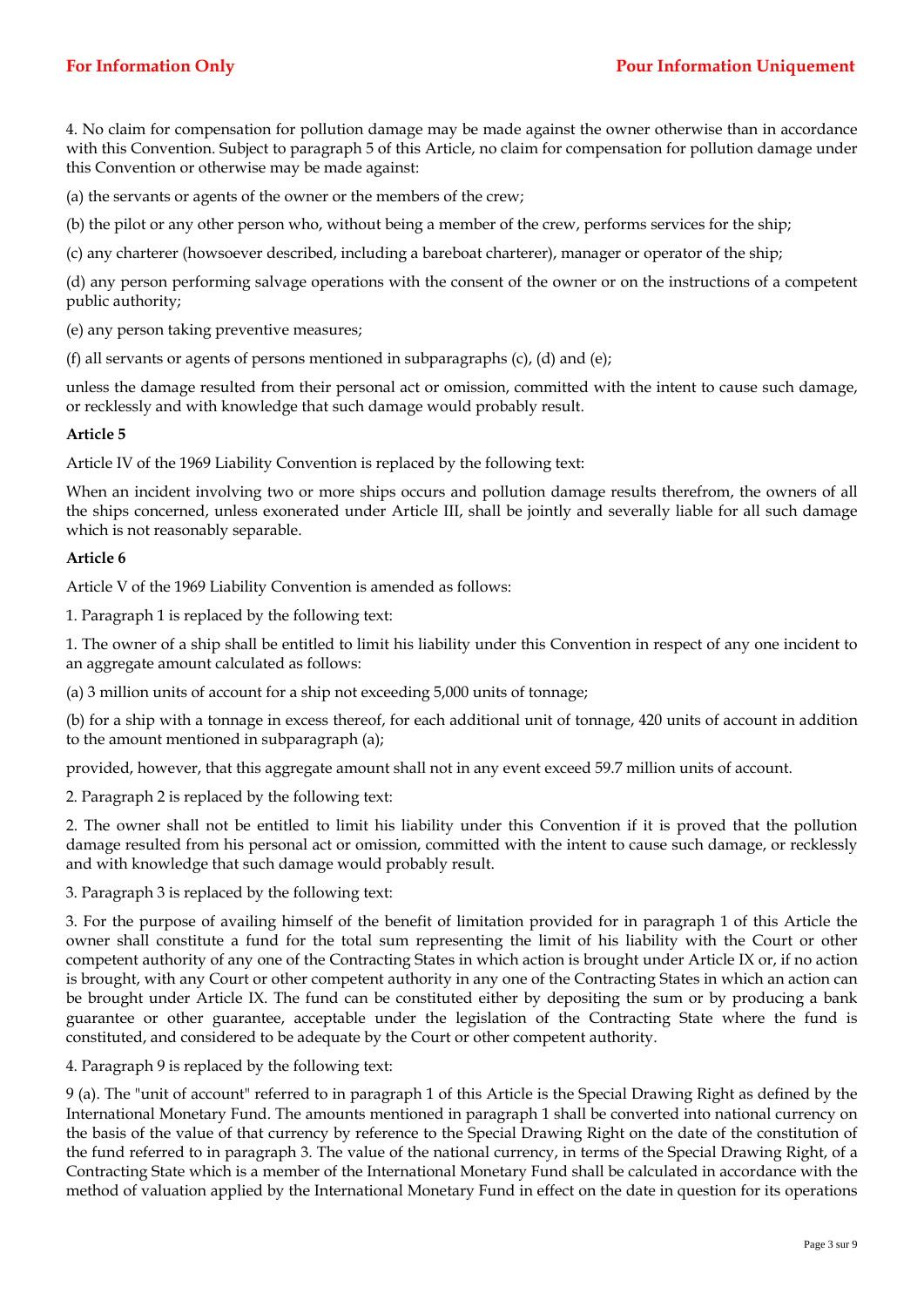and transactions. The value of the national currency, in terms of the Special Drawing Right, of a Contracting State which is not a member of the International Monetary Fund shall be calculated in a manner determined by that State.

9 (b). Nevertheless, a Contracting State which is not a member of the International Monetary Fund and whose law does not permit the application of the provisions of paragraph 9(a) may, at the time of ratification, acceptance, approval of or accession to this Convention or at any time thereafter, declare that the unit of account referred to in paragraph 9(a) shall be equal to 15 gold francs. The gold franc referred to in this paragraph corresponds to sixtyfive and a half milligrammes of gold of millesimal fineness nine hundred. The conversion of the gold franc into the national currency shall be made according to the law of the State concerned.

9 (c). The calculation mentioned in the last sentence of paragraph 9(a) and the conversion mentioned in paragraph 9(b) shall be made in such manner as to express in the national currency of the Contracting State as far as possible the same real value for the amounts in paragraph 1 as would result from the application of the first three sentences of paragraph 9(a). Contracting States shall communicate to the depositary the manner of calculation pursuant to paragraph 9(a), or the result of the conversion in paragraph 9(b) as the case may be, when depositing an instrument of ratification, acceptance, approval of or accession to this Convention and whenever there is a change in either.

5. Paragraph 10 is replaced by the following text:

10. For the purpose of this Article the ship's tonnage shall be the gross tonnage calculated in accordance with the tonnage measurement regulations contained in Annex I of the International Convention on Tonnage Measurement of Ships, 1969.

6. The second sentence of paragraph 11 is replaced by the following text:

Such a fund may be constituted even if, under the provisions of paragraph 2, the owner is not entitled to limit his liability, but its constitution shall in that case not prejudice the rights of any claimant against the owner.

# **Article 7**

Article VII of the 1969 Liability Convention is amended as follows:

1. The first two sentences of paragraph 2 are replaced by the following text:

A certificate attesting that insurance or other financial security is in force in accordance with the provisions of this Convention shall be issued to each ship after the appropriate authority of a Contracting State has determined that the requirements of paragraph 1 have been complied with. With respect to a ship registered in a Contracting State such certificate shall be issued or certified by the appropriate authority of the State of the ship's registry; with respect to a ship not registered in a Contracting State it may be issued or certified by the appropriate authority of any Contracting State.

2. Paragraph 4 is replaced by the following text:

4. The certificate shall be carried on board the ship and a copy shall be deposited with the authorities who keep the record of the ship's registry or, if the ship is not registered in a Contracting State, with the authorities of the State issuing or certifying the certificate.

3. The first sentence of paragraph 7 is replaced by the following text:

Certificates issued or certified under the authority of a Contracting State in accordance with paragraph 2 shall be accepted by other Contracting States for the purposes of this Convention and shall be regarded by other Contracting States as having the same force as certificates issued or certified by them even if issued or certified in respect of a ship not registered in a Contracting State.

4. In the second sentence of paragraph 7 the words "with the State of a ship's registry" are replaced by the words "with the issuing or certifying State".

5. The second sentence of paragraph 8 is replaced by the following text:

In such case the defendant may, even if the owner is not entitled to limit his liability according to Article V, paragraph 2, avail himself of the limits of liability prescribed in Article V, paragraph 1.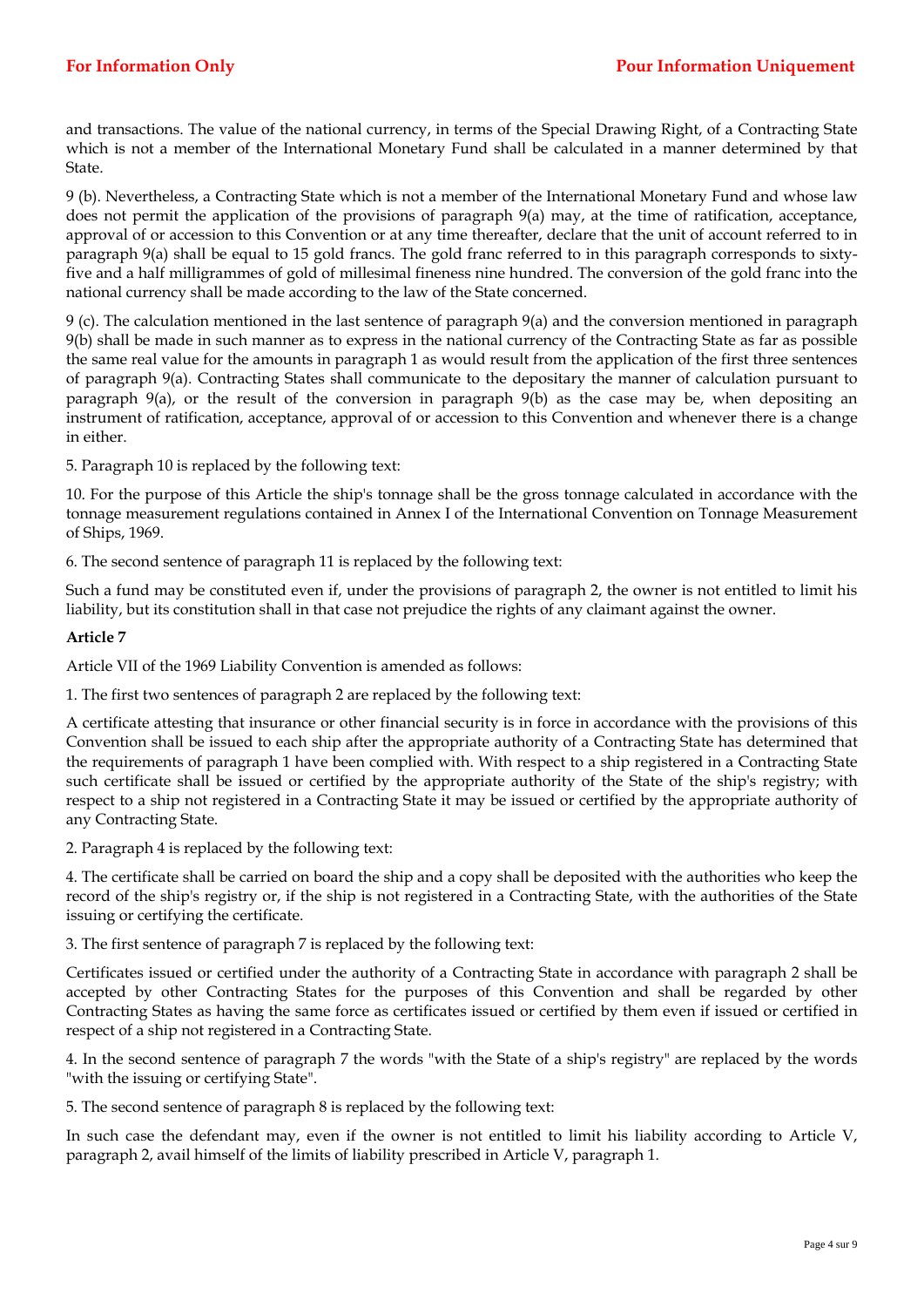Article IX of the 1969 Liability Convention is amended as follows:

Paragraph 1 is replaced by the following text:

1. Where an incident has caused pollution damage in the territory, including the territorial sea or an area referred to in Article II, of one or more Contracting States or preventive measures have been taken to prevent or minimize pollution damage in such territory including the territorial sea or area, actions for compensation may only be brought in the Courts of any such Contracting State or States. Reasonable notice of any such action shall be given to the defendant.

## **Article 9**

After Article XII of the 1969 Liability Convention two new Articles are inserted as follows:

Article XII bis

Transitional provisions

The following transitional provisions shall apply in the case of a State which at the time of an incident is a Party both to this Convention and to the 1969 Liability Convention:

(a) where an incident has caused pollution damage within the scope of this Convention, liability under this Convention shall be deemed to be discharged if, and to the extent that, it also arises under the 1969 Liability Convention;

(b) where an incident has caused pollution damage within the scope of this Convention, and the State is a Party both to this Convention and to the International Convention on the Establishment of an International Fund for Compensation for Oil Pollution Damage, 1971, liability remaining to be discharged after the application of subparagraph (a) of this Article shall arise under this Convention only to the extent that pollution damage remains uncompensated after application of the said 1971 Convention;

(c) in the application of Article III, paragraph 4, of this Convention the expression "this Convention" shall be interpreted as referring to this Convention or the 1969 Liability Convention, as appropriate;

(d) in the application of Article V, paragraph 3, of this Convention the total sum of the fund to be constituted shall be reduced by the amount by which liability has been deemed to be discharged in accordance with subparagraph (a) of this Article.

Article XII ter

Final clauses

The final clauses of this Convention shall be Articles 12 to 18 of the Protocol of 1992 to amend the 1969 Liability Convention. References in this Convention to Contracting States shall be taken to mean references to the Contracting States of that Protocol.

# **Article 10**

The model of a certificate annexed to the 1969 Liability Convention is replaced by the model annexed to this Protocol.

## **Article 11**

1. The 1969 Liability Convention and this Protocol shall, as between the Parties to this Protocol, be read and interpreted together as one single instrument.

2. Articles I to XII ter, including the model certificate, of the 1969 Liability Convention as amended by this Protocol shall be known as the International Convention on Civil Liability for Oil Pollution Damage, 1992 (1992 Liability Convention).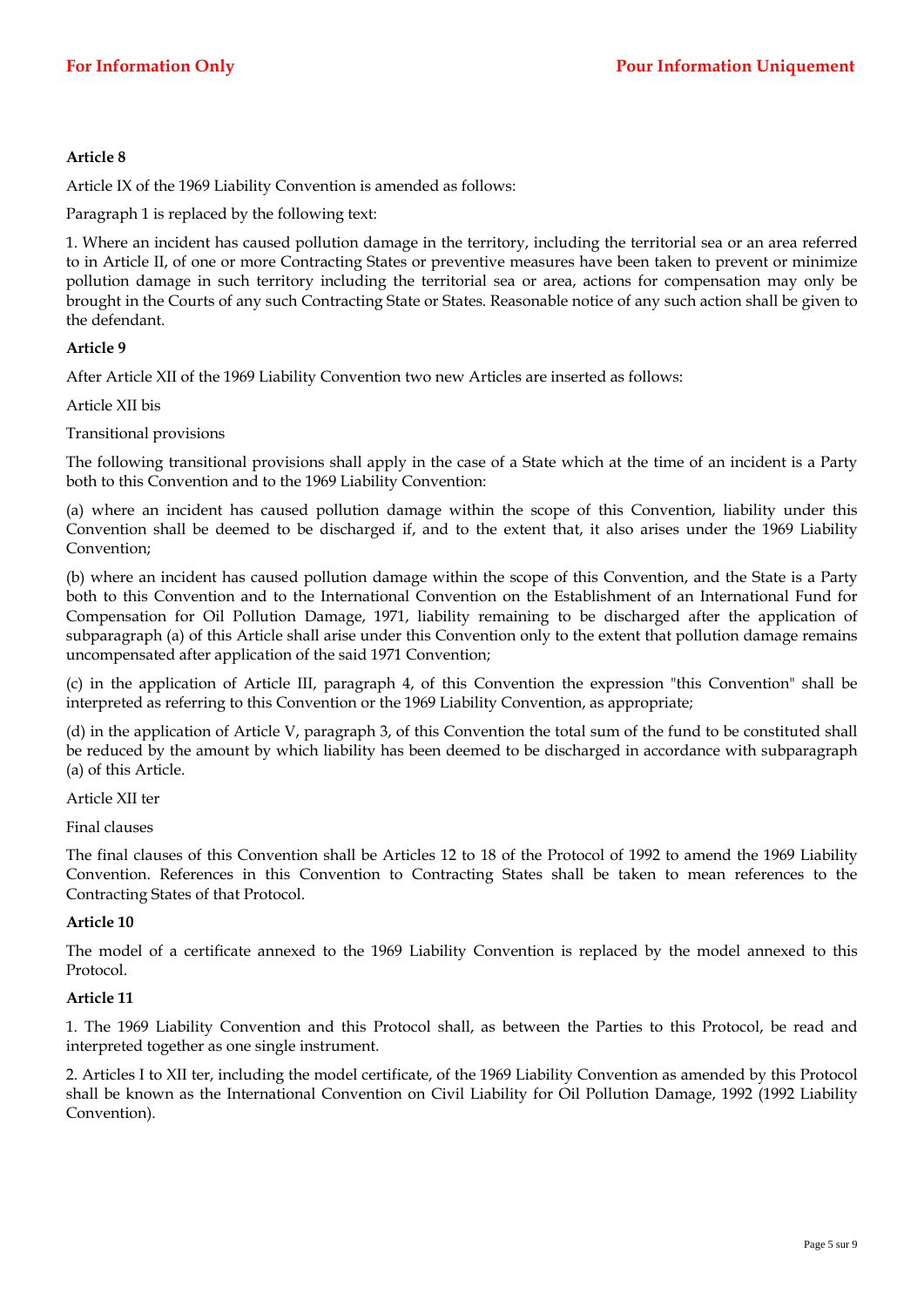# **FINAL CLAUSES**

# **Article 12**

Signature, ratification, acceptance, approval and accession

1. This Protocol shall be open for signature at London from 15 January 1993 to 14 January 1994 by all States.

2. Subject to paragraph 4, any State may become a Party to this Protocol by:

(a) signature subject to ratification, acceptance or approval followed by ratification, acceptance or approval; or

(b) accession

3. Ratification, acceptance, approval or accession shall be effected by the deposit of a formal instrument to that effect with the Secretary-General of the Organization.

4. Any Contracting State to the International Convention on the Establishment of an International Fund for Compensation for Oil Pollution Damage, 1971, hereinafter referred to as the 1971 Fund Convention, may ratify, accept, approve or accede to this Protocol only if it ratifies, accepts, approves or accedes to the Protocol of 1992 to amend that Convention at the same time, unless it denounces the 1971 Fund Convention to take effect on the date when this Protocol enters into force for that State.

5. A State which is a Party to this Protocol but not a Party to the 1969 Liability Convention shall be bound by the provisions of the 1969 Liability Convention as amended by this Protocol in relation to other States Parties hereto, but shall not be bound by the provisions of the 1969 Liability Convention in relation to States Parties thereto.

6. Any instrument of ratification, acceptance, approval or accession deposited after the entry into force of an amendment to the 1969 Liability Convention as amended by this Protocol shall be deemed to apply to the Convention so amended, as modified by such amendment.

## **Article 13**

# *Entry into force*

1. This Protocol shall enter into force twelve months following the date on which ten States including four States each with not less than one million units of gross tanker tonnage have deposited instruments of ratification, acceptance, approval or accession with the Secretary-General of the Organization.

2. However, any Contracting State to the 1971 Fund Convention may, at the time of the deposit of its instrument of ratification, acceptance, approval or accession in respect of this Protocol, declare that such instrument shall be deemed not to be effective for the purposes of this Article until the end of the six-month period in Article 31 of the Protocol of 1992 to amend the 1971 Fund Convention. A State which is not a Contracting State to the 1971 Fund Convention but which deposits an instrument of ratification, acceptance, approval or accession in respect of the Protocol of 1992 to amend the 1971 Fund Convention may also make a declaration in accordance with this paragraph at the same time.

3. Any State which has made a declaration in accordance with the preceding paragraph may withdraw it at any time by means of a notification addressed to the Secretary-General of the Organization. Any such withdrawal shall take effect on the date the notification is received, provided that such State shall be deemed to have deposited its instrument of ratification, acceptance, approval or accession in respect of this Protocol on that date.

4. For any State which ratifies, accepts, approves or accedes to it after the conditions in paragraph 1 for entry into force have been met, this Protocol shall enter into force twelve months following the date of deposit by such State of the appropriate instrument.

# **Article 14**

# *Revision and amendment*

1. A Conference for the purpose of revising or amending the 1992 Liability Convention may be convened by the Organization.

2. The Organization shall convene a Conference of Contracting States for the purpose of revising or amending the 1992 Liability Convention at the request of not less than one third of the Contracting States.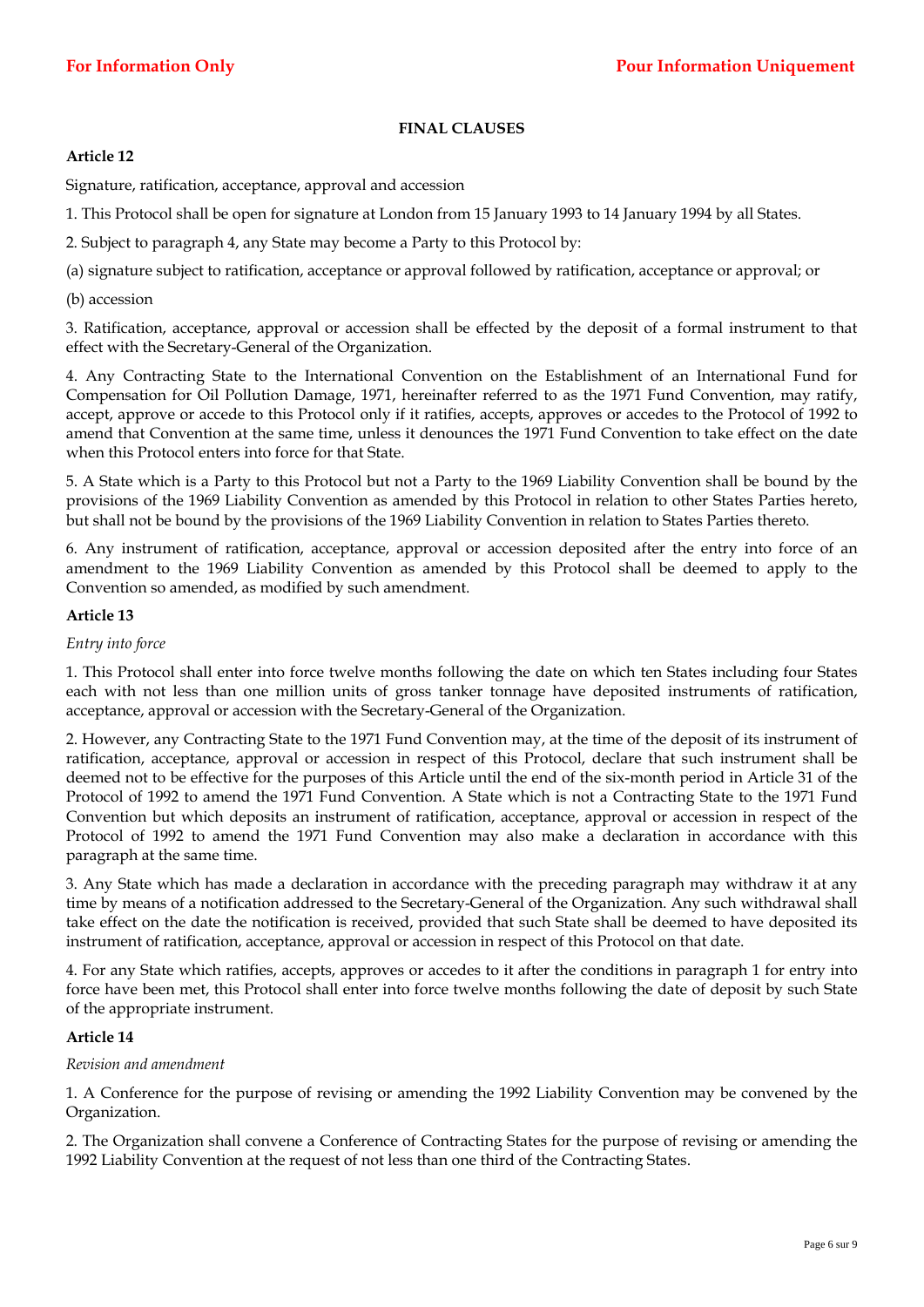*Amendments of limitation amounts* 

1. Upon the request of at least one quarter of the Contracting States any proposal to amend the limits of liability laid down in Article V, paragraph 1, of the 1969 Liability Convention as amended by this Protocol shall be circulated by the Secretary-General to all Members of the Organization and to all Contracting States.

2. Any amendment proposed and circulated as above shall be submitted to the Legal Committee of the Organization for consideration at a date at least six months after the date of its circulation.

3. All Contracting States to the 1969 Liability Convention as amended by this Protocol, whether or not Members of the Organization, shall be entitled to participate in the proceedings of the Legal Committee for the consideration and adoption of amendments.

4. Amendments shall be adopted by a two-thirds majority of the Contracting States present and voting in the Legal Committee, expanded as provided for in paragraph 3, on condition that at least one half of the Contracting States shall be present at the time of voting.

5. When acting on a proposal to amend the limits, the Legal Committee shall take into account the experience of incidents and in particular the amount of damage resulting therefrom, changes in the monetary values and the effect of the proposed amendment on the cost of insurance. It shall also take into account the relationship between the limits in Article V, paragraph 1, of the 1969 Liability Convention as amended by this Protocol and those in Article 4, paragraph 4, of the International Convention on the Establishment of an International Fund for Compensation for Oil Pollution Damage, 1992.

6. (a) No amendment of the limits of liability under this Article may be considered before 15 January 1998 nor less than five years from the date of entry into force of a previous amendment under this Article. No amendment under this Article shall be considered before this Protocol has entered into force.

(b) No limit may be increased so as to exceed an amount which corresponds to the limit laid down in the 1969 Liability Convention as amended by this Protocol increased by 6 per cent per year calculated on a compound basis from 15 January 1993.

(c) No limit may be increased so as to exceed an amount which corresponds to the limit laid down in the 1969 Liability Convention as amended by this Protocol multiplied by 3.

7. Any amendment adopted in accordance with paragraph 4 shall be notified by the Organization to all Contracting States. The amendment shall be deemed to have been accepted at the end of a period of eighteen months after the date of notification, unless within that period not less than one quarter of the States that were Contracting States at the time of the adoption of the amendment by the Legal Committee have communicated to the Organization that they do not accept the amendment in which case the amendment is rejected and shall have no effect.

8. An amendment deemed to have been accepted in accordance with paragraph 7 shall enter into force eighteen months after its acceptance.

9. All Contracting States shall be bound by the amendment, unless they denounce this Protocol in accordance with Article 16, paragraphs 1 and 2, at least six months before the amendment enters into force. Such denunciation shall take effect when the amendment enters into force.

10. When an amendment has been adopted by the Legal Committee but the eighteen-month period for its acceptance has not yet expired, a State which becomes a Contracting State during that period shall be bound by the amendment if it enters into force. A State which becomes a Contracting State after that period shall be bound by an amendment which has been accepted in accordance with paragraph 7. In the cases referred to in this paragraph, a State becomes bound by an amendment when that amendment enters into force, or when this Protocol enters into force for that State, if later.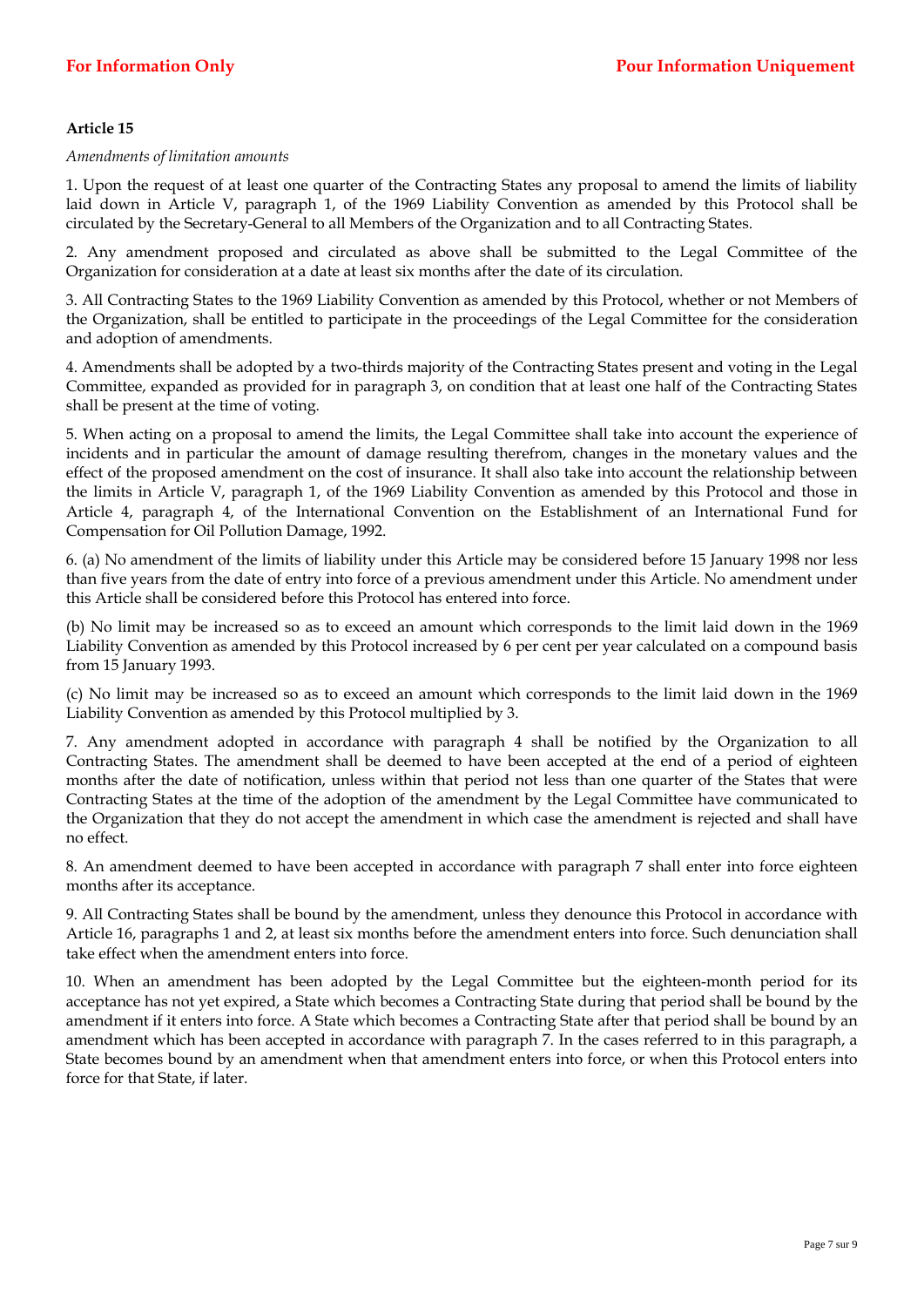*Denunciation* 

1. This Protocol may be denounced by any Party at any time after the date on which it enters into force for that Party.

2. Denunciation shall be effected by the deposit of an instrument with the Secretary-General of the Organization.

3. A denunciation shall take effect twelve months, or such longer period as may be specified in the instrument of denunciation, after its deposit with the Secretary-General of the Organization.

4. As between the Parties to this Protocol, denunciation by any of them of the 1969 Liability Convention in accordance with Article XVI thereof shall not be construed in any way as a denunciation of the 1969 Liability Convention as amended by this Protocol.

5. Denunciation of the Protocol of 1992 to amend the 1971 Fund Convention by a State which remains a Party to the 1971 Fund Convention shall be deemed to be a denunciation of this Protocol. Such denunciation shall take effect on the date on which denunciation of the Protocol of 1992 to amend the 1971 Fund Convention takes effect according to Article 34 of that Protocol.

# **Article 17**

*Depositary* 

1. This Protocol and any amendments accepted under Article 15 shall be deposited with the Secretary-General of the Organization.

2. The Secretary-General of the Organization shall:

(a) inform all States which have signed or acceded to this Protocol of:

(i) each new signature or deposit of an instrument together with the date thereof;

(ii) each declaration and notification under Article 13 and each declaration and communication under Article V, paragraph 9, of the 1992 Liability Convention;

(iii) the date of entry into force of this Protocol;

(iv) any proposal to amend limits of liability which has been made in accordance with Article 15, paragraph 1;

(v) any amendment which has been adopted in accordance with Article 15, paragraph 4;

(vi) any amendment deemed to have been accepted under Article 15, paragraph 7, together with the date on which that amendment shall enter into force in accordance with paragraphs 8 and 9 of that Article;

(vii) the deposit of any instrument of denunciation of this Protocol together with the date of the deposit and the date on which it takes effect;

(viii) any denunciation deemed to have been made under Article 16, paragraph 5;

(ix) any communication called for by any Article of this Protocol;

(b) transmit certified true copies of this Protocol to all Signatory States and to all States which accede to this Protocol.

3. As soon as this Protocol enters into force, the text shall be transmitted by the Secretary-General of the Organization to the Secretariat of the United Nations for registration and publication in accordance with Article 102 of the Charter of the United Nations.

# **Article 18**

*Languages* 

This Protocol is established in a single original in the Arabic, Chinese, English, French, Russian and Spanish languages, each text being equally authentic.

DONE AT LONDON, this twenty-seventh day of November one thousand nine hundred and ninety-two.

IN WITNESS WHEREOF the undersigned, being duly authorized by their respective Governments for that purpose, have signed this Protocol.